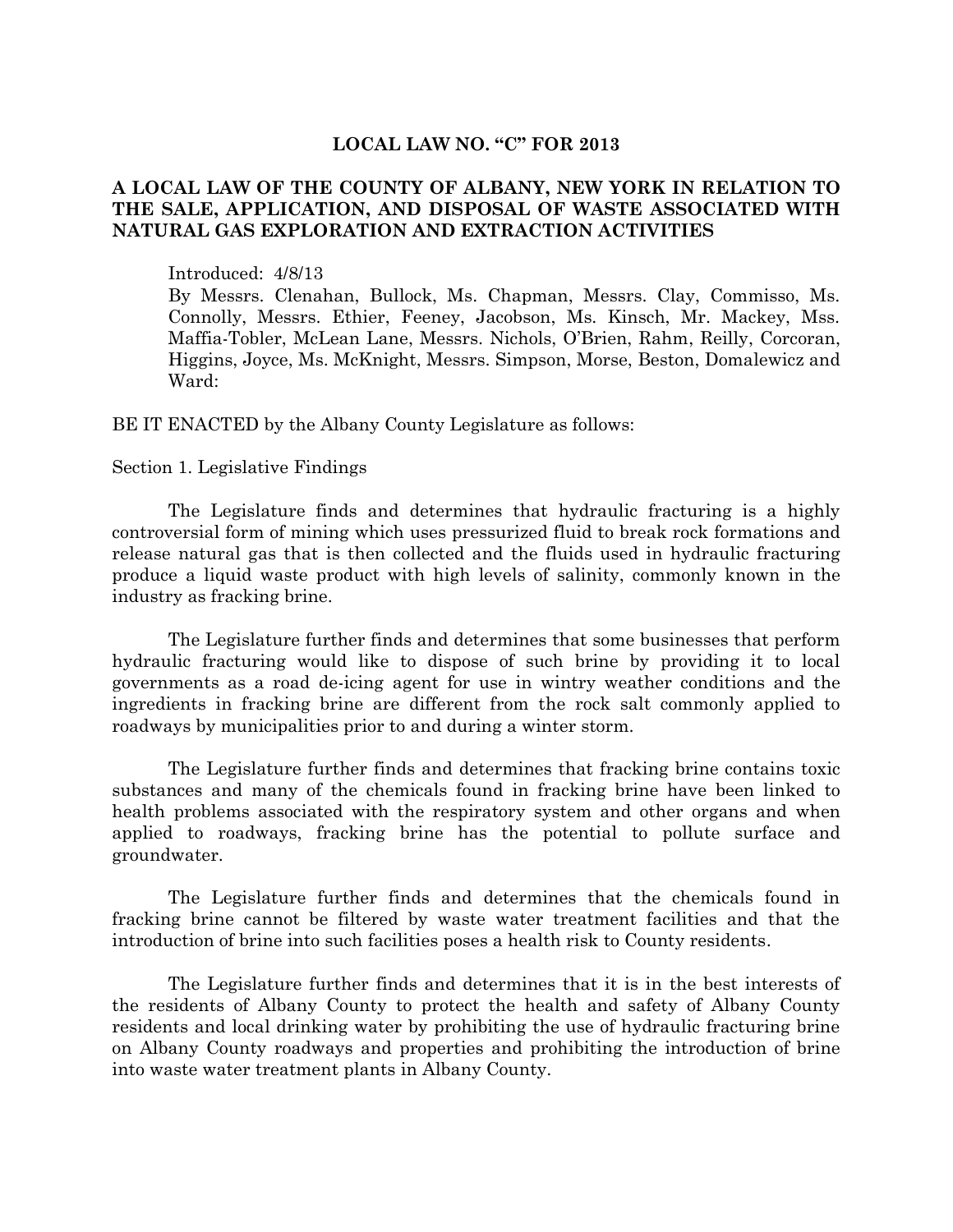Section 3. Definitions

As used in this law, the following terms shall have the meanings indicated:

A) "Hydraulic Fracturing" shall mean the fracturing of shale formations by man-made fluid-driven techniques for the purpose of stimulating natural gas or other subsurface hydrocarbon production.

B) "Natural Gas Extraction Activities" shall mean all geologic or geophysical activities related to the exploration for or extraction of natural gas or other subsurface hydrocarbon deposits, including, but not limited to, core and rotary drilling and hydraulic fracturing.

C) "Natural Gas Waste" shall mean any waste which is generated as a result of natural gas extraction activities, which may consist of water, chemical additives, or naturally occurring radioactive materials ("NORMs") and heavy metals. Natural gas waste includes, but is not limited to, leachate from solid wastes associated with natural gas extraction activities.

D) "Application" shall mean the physical act of placing or spreading natural gas waste on any road or real property located within Albany County.

Section 4. Prohibitions.

A) The introduction of natural gas waste into any wastewater treatment facility within or operated within Albany County (hereinafter "County") is prohibited.

B) The sale, purchase, or acquisition of natural gas waste within the County is prohibited.

C) The application of natural gas waste on any road or real property located within the County is prohibited.

Section 5. Bid and Contract Provisions Related to the Construction or Maintenance of County Roads.

A) All bids and contracts related to the purchase or acquisition of materials to be used to construct or maintain a County road shall include a provision stating that no materials containing natural gas waste shall be provided to the County.

B) All bids and contracts related to the retention of services to construct or maintain a County road shall include a provision stating that no materials containing natural gas waste shall be utilized in providing such a service.

Section 6. Duty of Employees.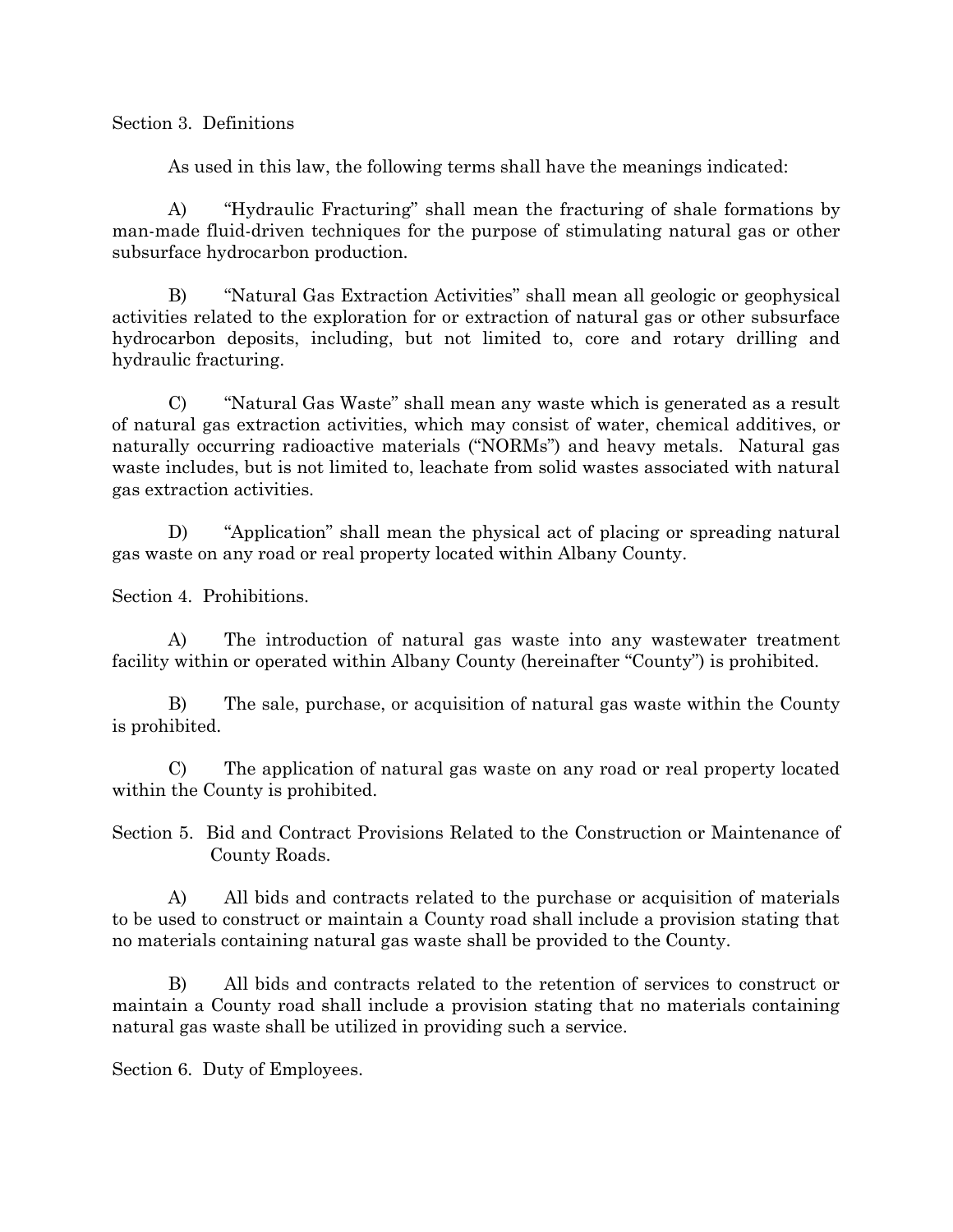A) The Albany County Department of Public Works is hereby authorized, empowered and directed to enforce this Local Law with all subcontractors it engages for road work.

B) The Albany County Sewer District is hereby authorized to develop policies to carry out the requirements of this Local Law regarding wastewater treatment facilities.

C) The Albany County Department of Public Works and the Albany County Sewer District are authorized to develop policies to ensure that the County employees under their respective supervision are familiar with the provisions of this Local Law and take such steps to ensure a diligent effort by the County that materials supplied to the County or used on roads within the County comply with this Local Law. This subsection shall not excuse non-compliance by a contractor or vendor of the County.

Section 7. Penalties.

Any violation of Section 4 of this Local Law shall be an unclassified misdemeanor punishable by a fine not to exceed \$25,000 per violation and/or up to thirty days' imprisonment. Each sale and/or application of natural gas waste shall constitute a separate and distinct violation.

Section 8. Severability

If any clause, sentence, paragraph, section, subdivision or other part of this Local Law or its applications shall be adjudged by a Court of competent jurisdiction to be invalid or unconstitutional, such order or judgment shall not affect, impair, or otherwise invalidate the remainder of this Local Law which shall remain in full force and effect except as limited by such order or judgment.

Section 9. Effective Date and Applicability.

This Local Law shall be effective ninety (90) days subsequent to filing in the Office of the Secretary of State and shall apply to all transactions occurring on or after the effective date of this local law.

*Referred to Law and Health Committees. 4/8/13 Favorable Recommendation – Law Committee. 7/22/13 Favorable Recommendation – Health Committee. 7/24/13*

*On roll call vote the following voted in favor: Messrs. Beston, Bullock, Ms. Busch, Mr. Carman, Ms. Chapman, Messrs. Clay, Clenahan, Commisso, Ms. Connolly, Messrs. Corcoran, Cotrofeld, Dawson, Domalewicz, Ethier, Feeney, Higgins, Jacobson, Joyce, Mackey, Ms. Maffia-Tobler, Mr. Mayo, Mss. McKnight, McLean Lane, Messrs. Morse, Nichols, O'Brien, Rahm, Reilly, Simpson and Ward – 30.*

*Those opposed: Ms. Benedict, Messrs. Crouse, Hogan, Ms. Lockart, Messrs. Mendick, Stevens and Tunny – 7.*

*Local Law was adopted. 8/12/13*